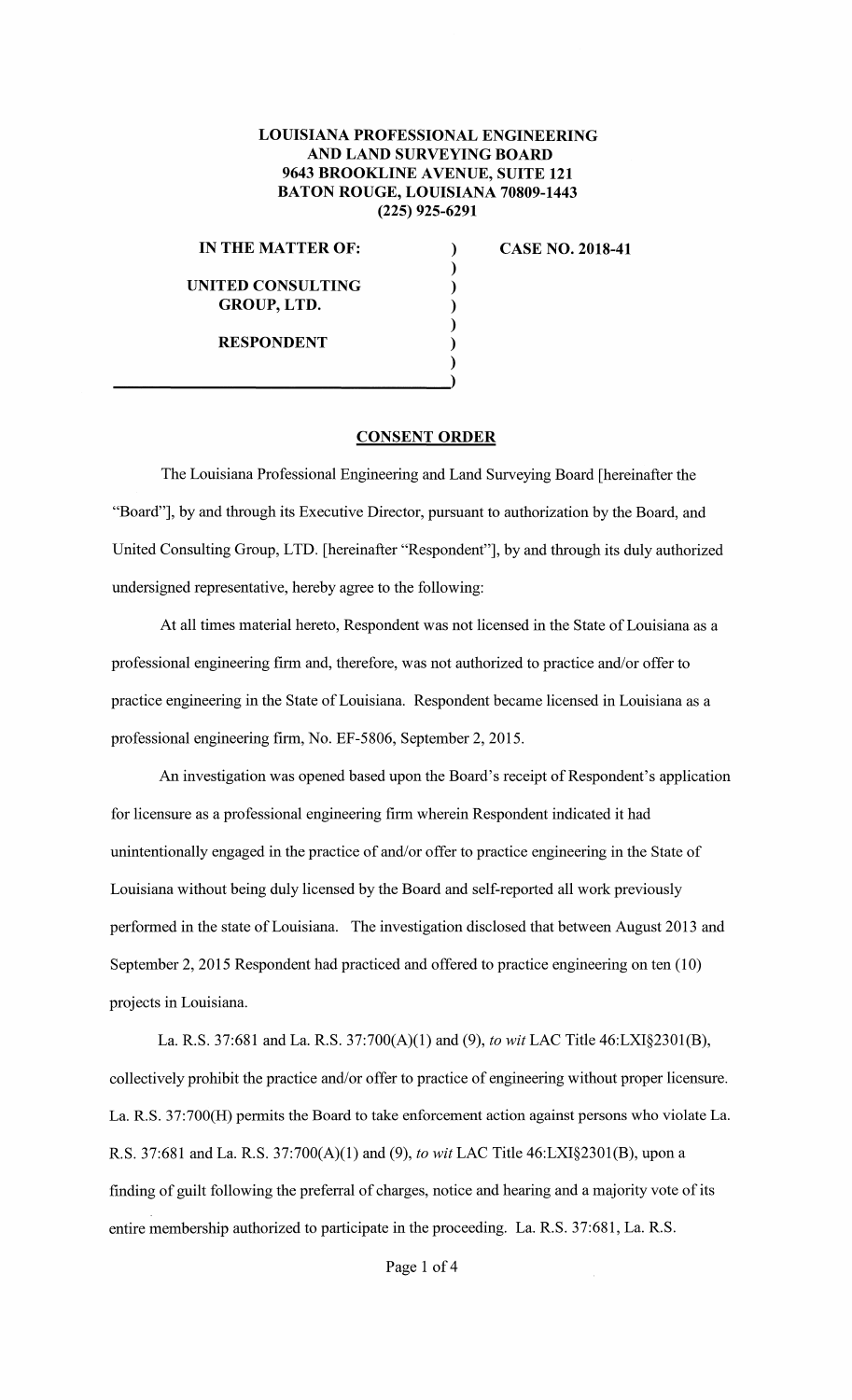37:700(A)(l) and (9), La. R.S. 37:700(H) and LAC Title 46:LXI§2301(B) were in effect at all times material hereto.

It is undisputed that **(a)** at all times material hereto, Respondent was not licensed in Louisiana as a professional engineering firm and, therefore, not authorized to practice and/or offer to practice engineering in Louisiana, and **(b)** between August 2013 and September 2, 2015 Respondent practiced and offered to practice engineering on ten (10) projects in Louisiana without proper licensure.

By letter dated August 30, 2018, the Board gave notice to Respondent that it was considering the preferral of charges against Respondent on the grounds that Respondent may have violated La. R.S. 37:681, La. R.S. 37:700(A)(1) and (9), and LAC Title  $46: LXI§2301(B)$ , relative to practicing and/or offering to practice engineering in Louisiana without proper licensure.

Wishing to dispense with the need for further enforcement action and to conclude the instant proceeding without further delay and expense, for the purpose of this proceeding only, Respondent and the Board do hereby enter into this Consent Order, in which Respondent of its own free will consents to the issuance of a Consent Order by the Board, wherein Respondent agrees to (a) pay a fine of Three Thousand and No/100 (\$3,000.00) Dollars, (b) pay administrative costs of One Hundred Ten and 52/100 (\$110.52) Dollars, (c) the publication of this Consent Order on the Board's website and a summary of this matter in the Board's official journal, the *Louisiana Engineer and Surveyor Journal,* and the reporting of this matter to the National Council of Examiners for Engineering and Surveying (NCEES), identifying Respondent by name.

Respondent admits that its conduct as set forth above constitutes violations of the above referenced laws and/or rules as stated herein. Respondent acknowledges awareness of said laws and/or rules and states that it will comply with all applicable laws and rules henceforth. Respondent has been advised of its right to an informal conference, to be represented by counsel before the Board and/or to appear at any hearing personally or by counsel and present witnesses and evidence in its own behalf, it hereby waives this right and its right to appeal, and it states affirmatively that it has been afforded all administrative remedies due it under the law. Respondent further acknowledges awareness of the fact that the signed original of this Consent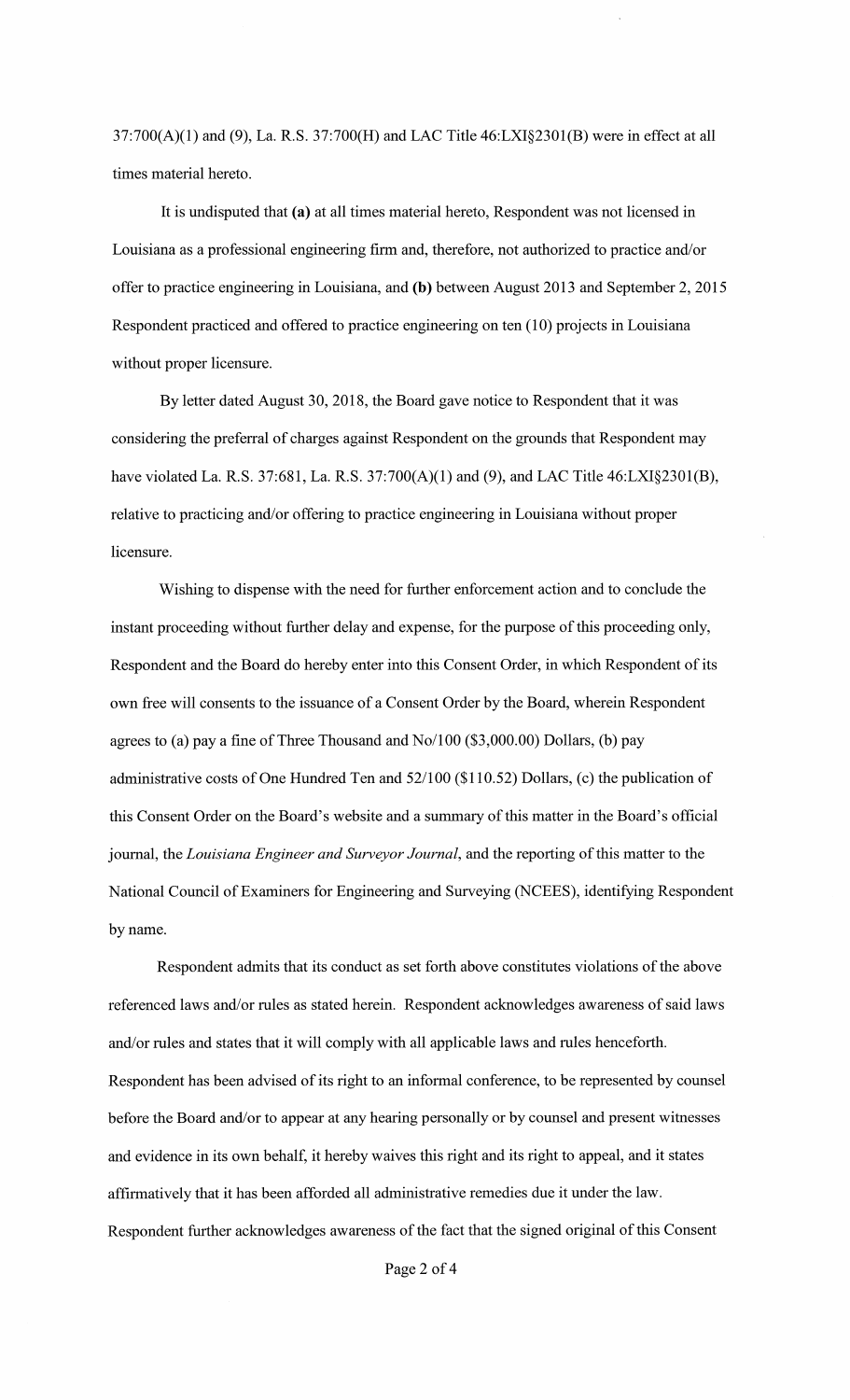Order will remain in the custody of the Board as a public record and will be made available for public inspection and copying upon request.

Therefore, in consideration of the foregoing and by signing this Consent Order, Respondent does hereby waive its right to an informal conference, to a hearing before the Board, to the presenting of evidence and witnesses on its behalf, to Findings of Fact and Conclusions of Law in this case, and to judicial review of this Consent Order.

Respondent hereby represents that (a) it fully understands the meaning and intent of this Consent Order, including but not limited to its final and binding effect, (b) it has voluntarily entered into this Consent Order and that no other promise or agreement of any kind has been made to or with it by any person whatsoever to cause the execution of this instrument and (c) the sanctions set forth in this Consent Order do not prevent the Board from taking further disciplinary or enforcement action against Respondent on matters not specifically addressed in this Consent Order.

WHEREFORE, the Louisiana Professional Engineering and Land Surveying Board and Respondent agree that:

1. Respondent shall pay a fine of Three Thousand and No/100 (\$3,000.00) Dollars, which shall be tendered to the Board by certified check payable to the Board, due upon the signing of this Consent Order; and

2. Respondent shall pay administrative costs of One Hundred Ten and 52/100 (\$110.52) Dollars, which shall be tendered to the Board by certified check payable to the Board, due upon the signing of this Consent Order; and

3. This Consent Order shall be published on the Board's website and a summary of this matter shall be printed in the official journal of the Board, the *Louisiana Engineer and Surveyor Journal,* and reported to the National Council of Examiners for Engineering and Surveying (NCEES), identifying Respondent by name; and

4. This Consent Order shall not become effective unless and until it is accepted and signed by and on behalf of the Board. Should the Board not accept and sign this Consent Order, it is agreed that presentation of this matter to the Board shall not prejudice the Board or any of its members, staff, attorneys or representatives from further participation, consideration, or resolution of any further proceedings herein.